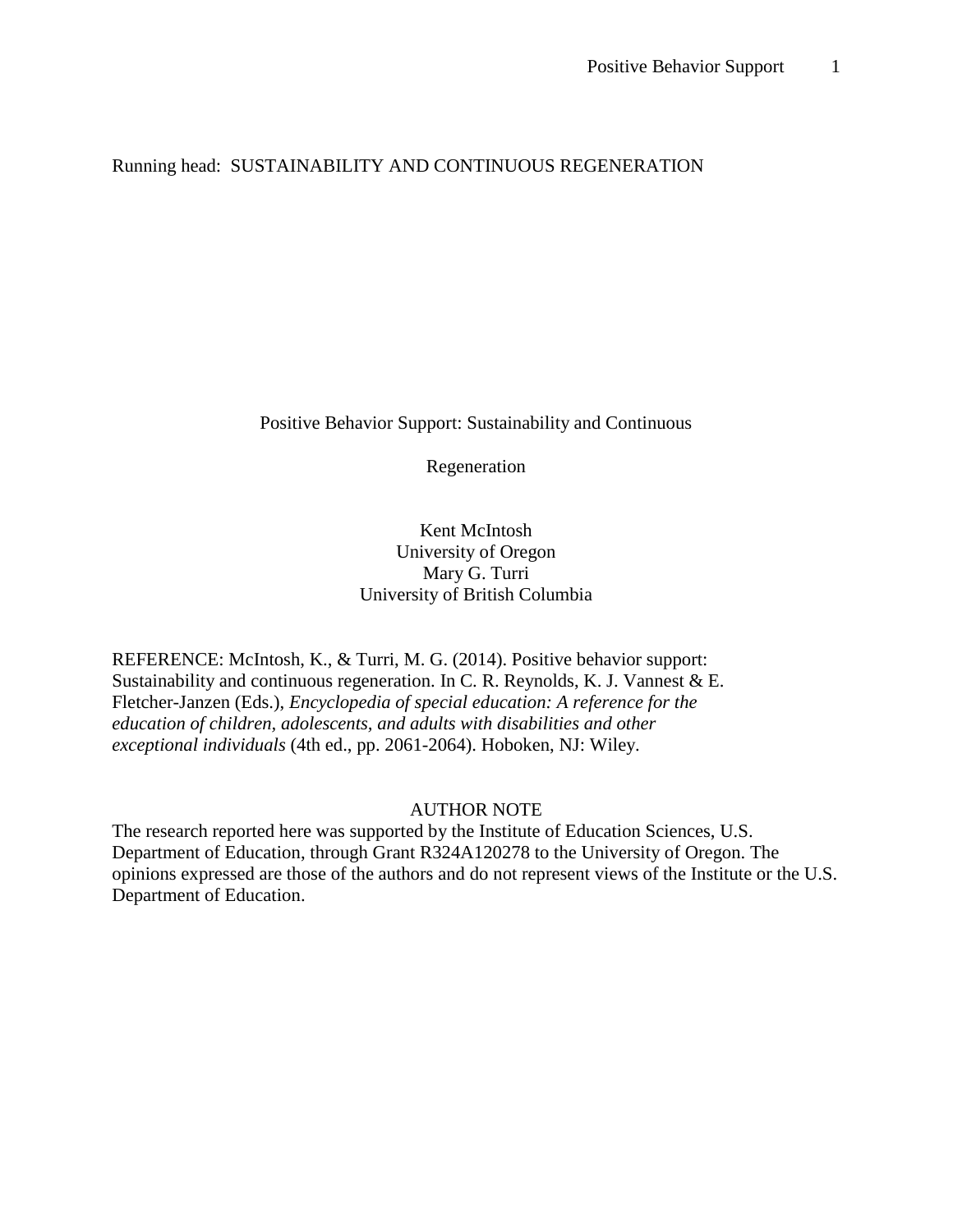Positive Behavior Support: Sustainability and Continuous

### Regeneration

Because of its widespread adoption and implementation [\(in over 13,000 schools in the](#page-6-0)  [US; Center on Positive Behavioral Interventions and Supports, 2010\)](#page-6-0), there has been increasing attention to how School-wide Positive Behavior Support (SWPBS) systems can be sustained. Sustained implementation can be defined as "continued use of an intervention or prevention program, with ongoing implementation fidelity to the core program principles, after supplemental resources used to support initial training and implementation are withdrawn" [\(Han](#page-6-1)  [& Weiss, 2005, p. 666\)](#page-6-1). The term sustainability regards a practice's potential for durable implementation with high fidelity, when considering features of the practice, its implementation, and the context of implementation. Though it can be tempting to consider sustainability as deriving entirely from the behavioral principle of maintenance, sustainability includes not only maintenance, but also ongoing adaptations to enhance a practice's effectiveness, efficiency, and contextual fit [\(Elias, Zins, Graczyk, & Weissburg, 2003;](#page-6-2) [McLaughlin & Mitra, 2001\)](#page-8-0). This process of adaptation is known as continuous regeneration [\(McIntosh, Horner, & Sugai, 2009\)](#page-7-0). Given the importance of sustainability to continued positive outcomes for stakeholders and wise use of resources, there is an urgent need to explore theories of sustainability and glean practical information to make practices, including SWPBS, more sustainable.

McIntosh, Horner, and Sugai (2009) proposed a model detailing the mechanisms of sustainability of school-based interventions, including SWPBS (see Figure 1). In the model, sustainability includes both three core activities and four principles involved in the process. These activities and principles all exist within the context of the school, district, and province/state, in recognition of the importance of contextual fit to sustainability (McIntosh,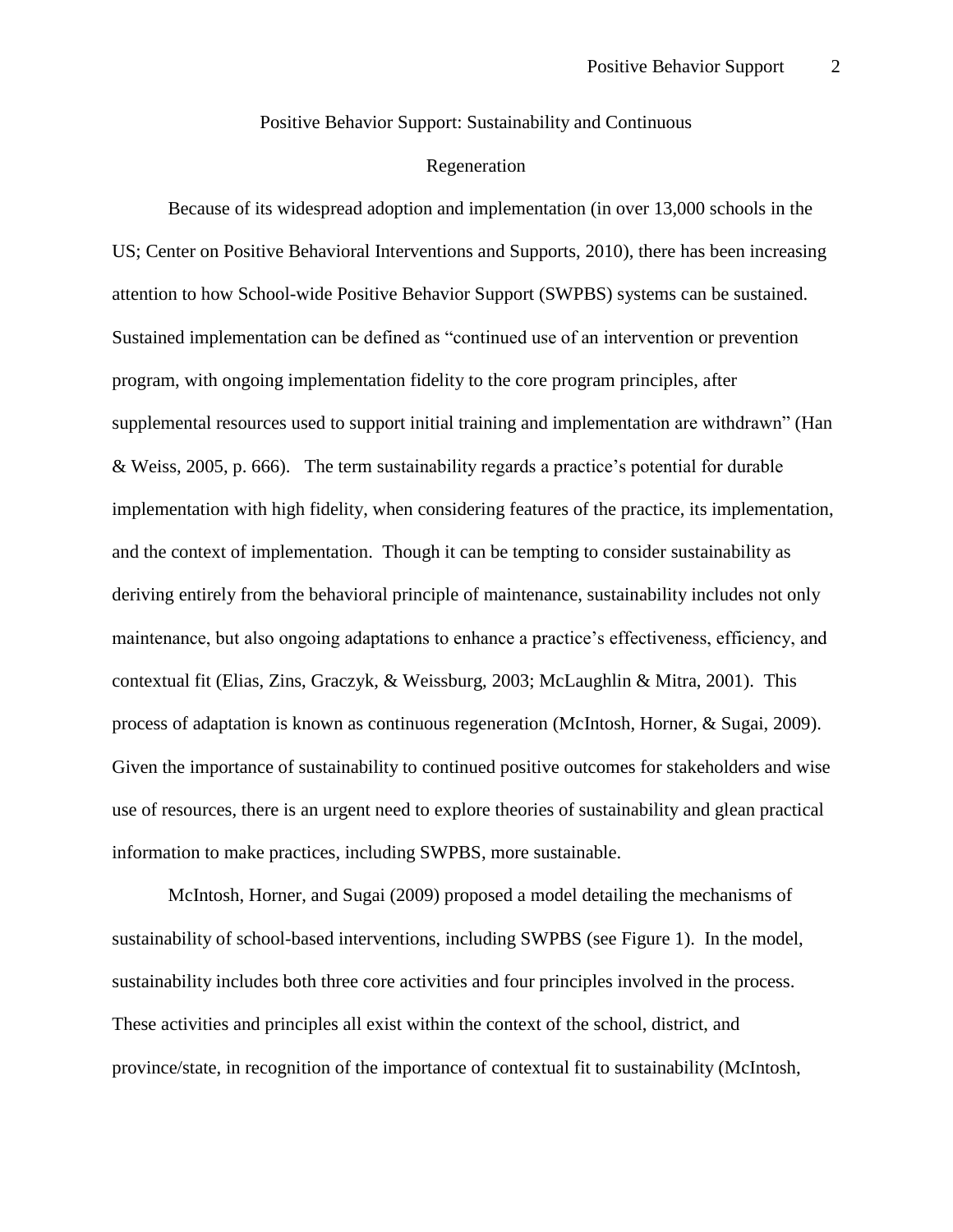Filter, Bennett, Ryan, & Sugai, 2010). The core, ongoing activities are (a) identifying shared, valued outcomes, (b) identifying or modifying practices to meet those outcomes, and (c) implementing the practices. The activities are iterative in that the practice's outcomes are then compared to the desired outcomes, and the practices are continued if they are seen as a viable means to meet them. Operating within the model are four principles of sustainability: priority, effectiveness, efficiency, and continuous regeneration.

*Priority* concerns the level of support for the implemented practice, especially as compared to other potential practices. When the practice has a broad range of support (from school personnel to district and provincial/state administrators), sustainability is enhanced [\(Barrett, Bradshaw, & Lewis-Palmer, 2008;](#page-6-3) [George & Kincaid, 2008\)](#page-6-4). Priority can be enhanced through specific steps, such as tying the practice to core values of the organization (Han  $\&$ Weiss, 2005) or integrating the practice into existing or new school and district initiatives [\(McLaughlin & Mitra, 2001\)](#page-8-0). The main goal is to build and maintain enough support for the practice such that the organization and funding agencies are willing to continue implementation amongst other initiatives that compete for time and resources.

*Effectiveness* refers to both the actual effects of the practice on student outcomes and the perceived effects by school personnel [\(Han & Weiss, 2005\)](#page-6-1). As such, it is important to emphasize the direct connection between implementing the practice and positive outcomes. School personnel will then find implementation activities more reinforcing. A key consideration is that effectiveness is derived from two aspects. The first aspect is the extent to which the practice is evidence-based. This aspect is inherent to the practice itself. The second aspect is the extent to which the practice is implemented with fidelity. Fidelity of implementation contributes to effectiveness and can be supported through attention to the systems supporting school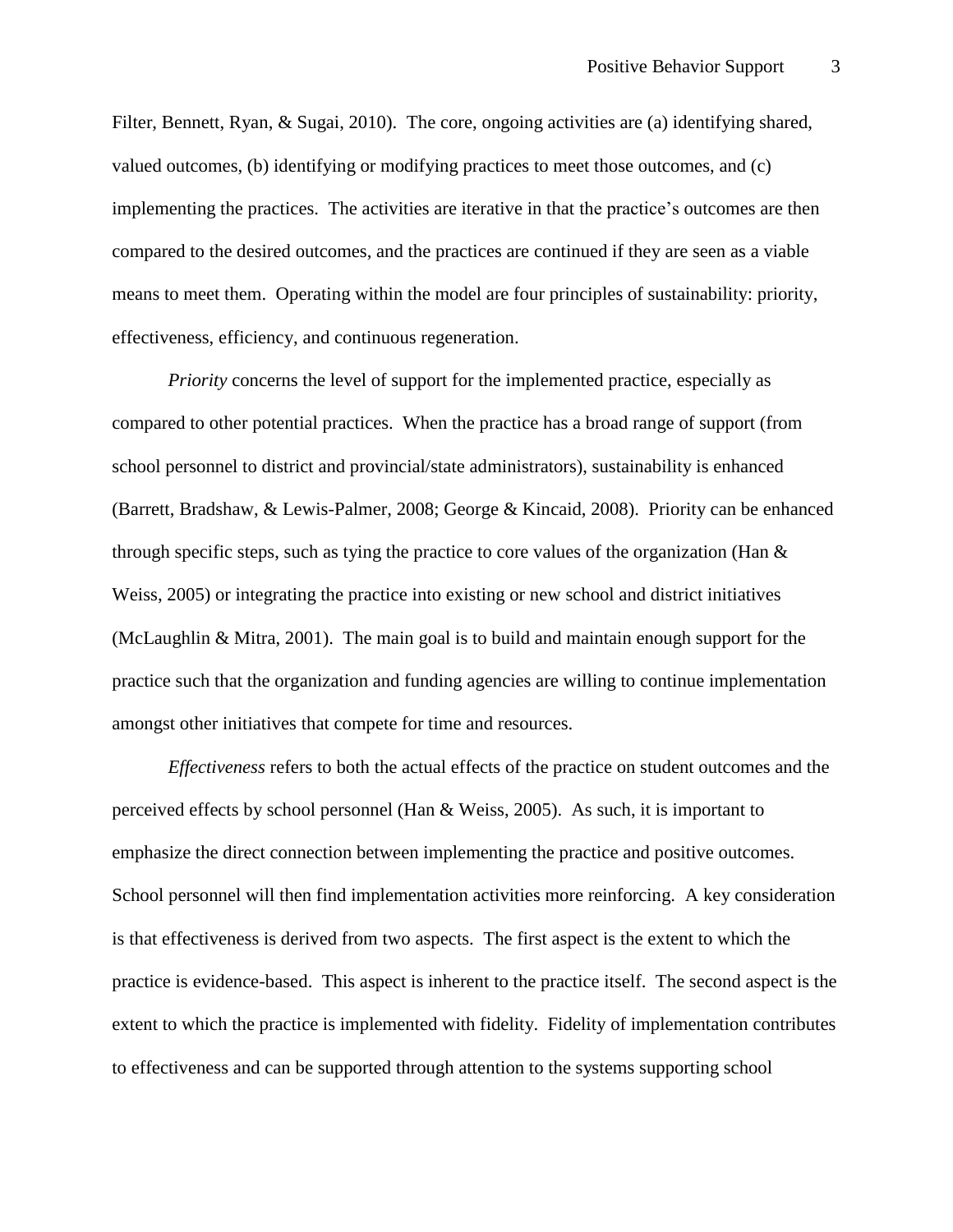personnel in implementation. Practices are most effective when they are both evidence-based and implemented with fidelity.

*Efficiency* requires weighing the positive outcomes of the practice with the effort needed for implementation. Accordingly, efficiency includes comparing the efficiency of the implemented practice to that of other viable practices and the ability of the implementers to sustain the practice with continuously less effort over time. As implementers gain experience with the practice, it should become more efficient over time. An overly burdensome practice can increase teacher stress, even if the practice is viewed as effective [\(Bennett & McIntosh, 2010\)](#page-6-5). Like effectiveness, efficiency comes from aspects of the practice itself (i.e., its cost effectiveness) and the resources used in the implementation process. With careful attention to implementation and local capacity, external coaches can enhance the efficiency of the practice.

Each of the previously described principles are anchored by *continuous regeneration*, the process of using data to monitor, adapt, and enhance implementation [\(McIntosh et al., 2009\)](#page-7-0). Continuous regeneration represents the highest level of implementation, adaptation of practices over time (Baker, Gersten, Dimino, & Griffiths, 2004). This process manifests itself through responsiveness to change and ongoing reinvention of the practice (e.g., through modification to suit different contexts and new initiatives). It is closely related to generalization, which concerns how a practice be used in a range of contexts (stimulus generalization), as well as flexibility to adjust to environmental changes while still producing positive outcomes (response generalization). Continuous regeneration occurs through three mechanisms: (a) capacity building, the process of developing expertise within the organization as external supports are discontinued; (b) continuous measurement, a regular system of measuring both intended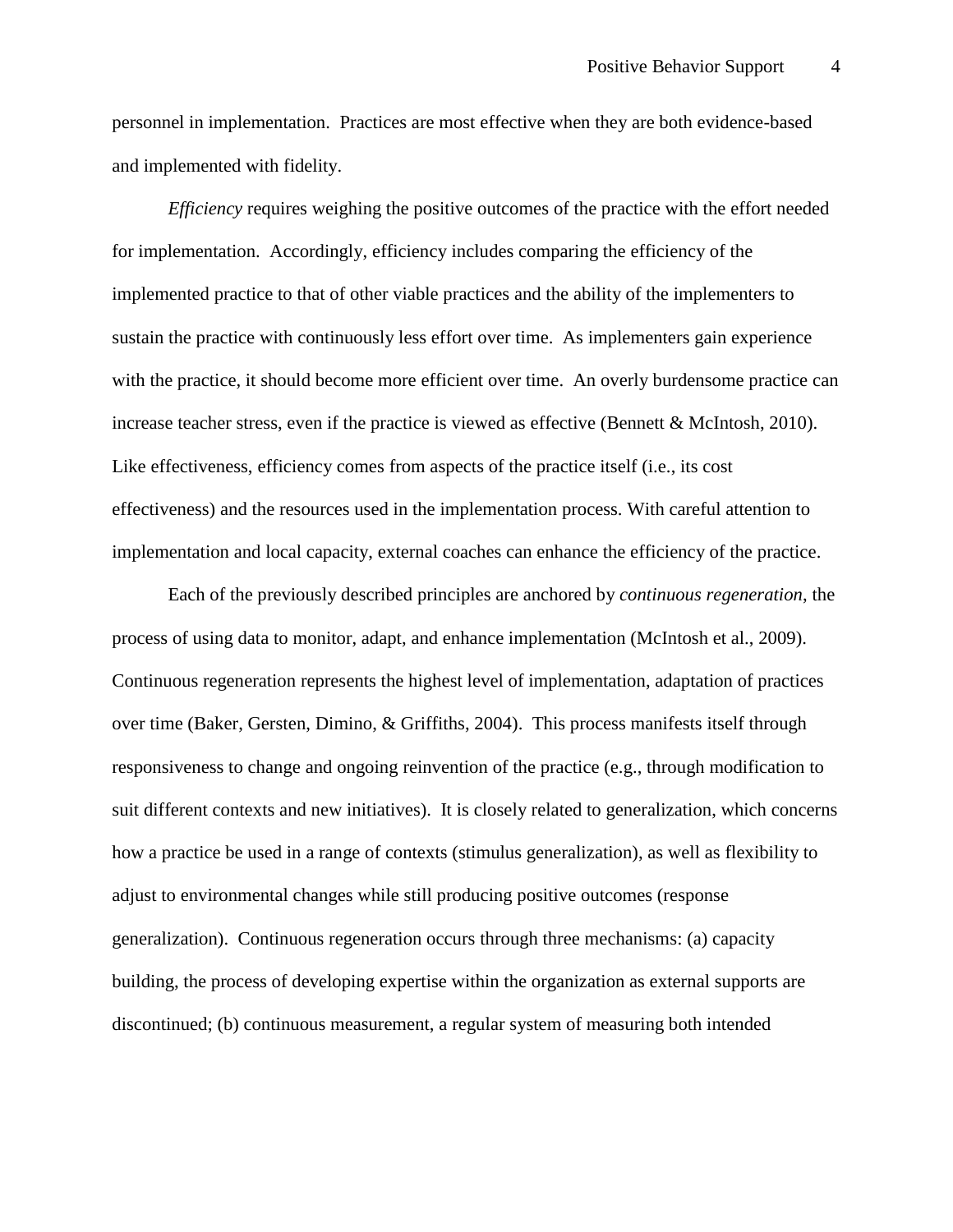outcomes and implementation fidelity; and (c) data-based problem solving, which involves the focused analysis of data to improve system function in relation to valued outcomes.

In addition to this model, research in the past few years has provided guidance regarding specific steps to take to enhance the sustainability of SWPBS. Sustainability of any practice cannot be assumed–there are countless effective and efficient practices that have been implemented fully and abandoned within a few years [\(Latham, 1988;](#page-7-1) [Santangelo, 2009\)](#page-8-1). Instead, implementers at every level can implement the following five research-derived recommendations to enhance sustainability.

First, a consistent note in the literature on systems change and SWPBS notes the need to address barriers, such as inadequate buy-in, during implementation [\(Kincaid, Childs, Blase, &](#page-7-2)  [Wallace, 2007;](#page-7-2) [Lohrmann, Forman, Martin, & Palmieri, 2008\)](#page-7-3). However, recent research has indicated that though it is important to address barriers throughout implementation, the concrete actions the school team can take, such as collecting data and reviewing it regularly, are perceived to be more important to sustainability than the obstacles faced [\(Andreou & McIntosh, 2011;](#page-6-6) [McIntosh, Predy, & Hume, 2011\)](#page-7-4).

Second, some school teams initially opt to implement some, but not all, of the critical features of SWPBS. In particular cases, this strategy may be effective for initial buy-in, but neglecting to implement effective components can harm effectiveness and sustainability. For example, schools that do not implement formal reward systems see fewer positive outcomes in terms of academic and social behavior and diminished probabilities for sustained implementation beyond three years [\(Doolittle, 2006;](#page-6-7) [McIntosh, Bennett, & Price, in press\)](#page-7-5).

Third, the support of school administrators is a critical variable in sustainability [\(Andreou](#page-6-6)  [& McIntosh, 2011;](#page-6-6) [Cohen, 2006;](#page-6-8) [McIntosh, Predy, et al., 2011\)](#page-7-4). As a result, change in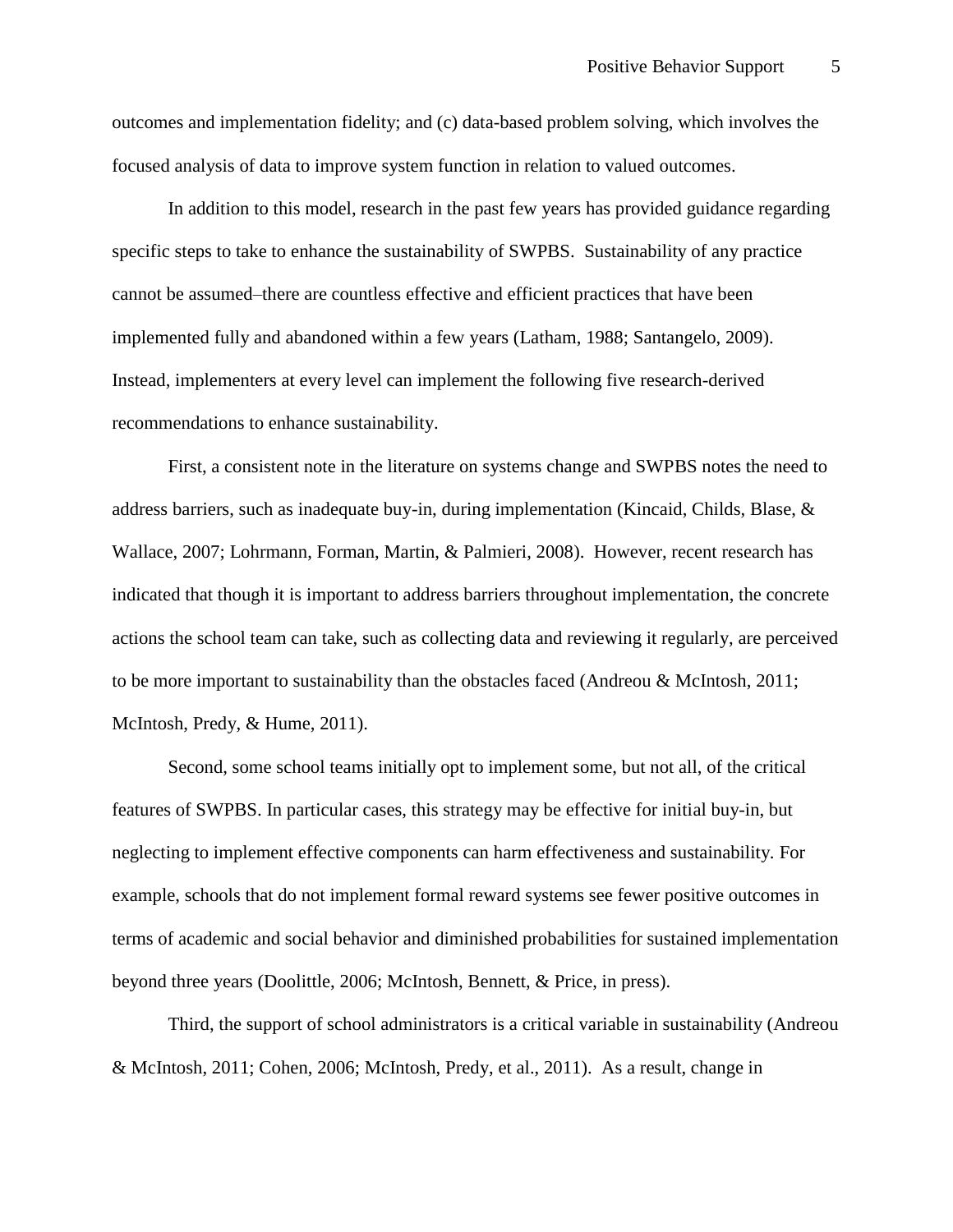administrators represents a threat to sustainability. Planning for sustainability means encouraging a team approach at the school level that does not depend on the administrator and implementing a district system, including coaching, for supporting schools during administrator turnover [\(George & Kincaid, 2008\)](#page-6-4).

Fourth, ensuring that the school team is effective and well organized is an important and sometimes overlooked point. Research has indicated that school team functioning is one of the strongest predictors of both implementation and sustainability [\(Cohen, 2006;](#page-6-8) [McIntosh, Mercer,](#page-7-6)  [Hume, Frank, & Turri, 2011\)](#page-7-6). Though most school personnel are used to the activities and routines of meetings, training can enhance team effectiveness [\(Todd et al., in press\)](#page-8-2). In addition, rotating the school team's membership among school personnel can enhance both functioning and sustainability [\(Andreou & McIntosh, 2011\)](#page-6-6).

Finally, the use of data for decision making cannot be overstated in its importance to sustainability. School teams that measure both fidelity of implementation and student outcomes have enhanced probabilities of sustained SWPBS implementation [\(Doolittle, 2006;](#page-6-7) [McIntosh,](#page-7-6)  [Mercer, et al., 2011;](#page-7-6) [McIntosh, Predy, et al., 2011\)](#page-7-4). In addition, school teams can also use data from the *School-wide Universal Behavior Sustainability Index: School Teams* (SUBSIST), a research validated measure assessing the contextual features that predict sustainability of SWPBS [\(McIntosh, MacKay, et al., in press\)](#page-7-7). With these results, school teams can create action plans to enhance sustainability based on the model and research presented here.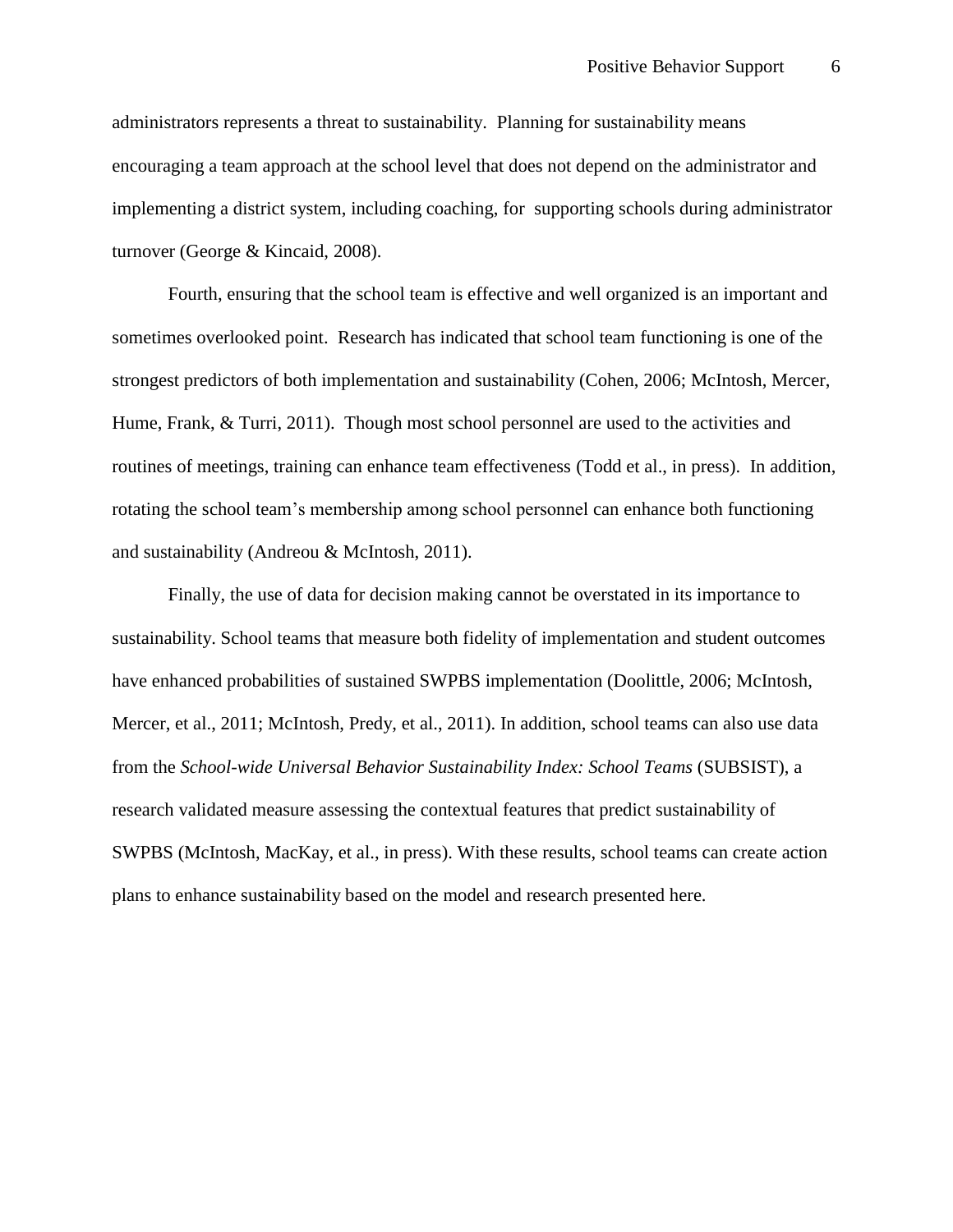#### References

- <span id="page-6-6"></span>Andreou, T., & McIntosh, K. (2011). Sustainabilty of school-wide positive behaviour support: A qualitative study of critical incidents. *Manuscript in preparation*.
- <span id="page-6-3"></span>Barrett, S. B., Bradshaw, C., & Lewis-Palmer, T. L. (2008). Maryland statewide Positive Behavior Interventions and Supports Initiative: Systems, evaluation, and next steps. *Journal of Positive Behavior Interventions, 10*, 105-114.
- <span id="page-6-5"></span>Bennett, J. L., & McIntosh, K. (2010). Teacher self-efficacy and behaviour support in schools. *Manuscript in preparation*.
- <span id="page-6-0"></span>Center on Positive Behavioral Interventions and Supports (2010). "Schools that are implementing SWPBIS." Retreived from [www.pbis.org](http://www.pbis.org/)
- <span id="page-6-8"></span>Cohen, R. M. (2006). *Implementing School-Wide Positive Behavior Support: Exploring the influence of socio-cultural, academic, behavioral, and implementation process variables*. Unpublished doctoral dissertation, University of South Florida.
- <span id="page-6-7"></span>Doolittle, J. H. (2006). *Sustainability of positive behavior supports in schools*. Unpublished doctoral dissertation, University of Oregon.
- <span id="page-6-2"></span>Elias, M. J., Zins, J. E., Graczyk, P. A., & Weissburg, R. P. (2003). Implementation, sustainability, and scaling up of social-emotional and academic innovations in public schools. *School Psychology Review, 32*, 303-319.
- <span id="page-6-4"></span>George, H. P., & Kincaid, D. K. (2008). Building district-level capacity for positive behavior support. *Journal of Positive Behavior Interventions, 10*, 20-32.
- <span id="page-6-1"></span>Han, S. S., & Weiss, B. (2005). Sustainability of teacher implementation of school-based mental health programs. *Journal of Abnormal Child Psychology, 33*, 665-679.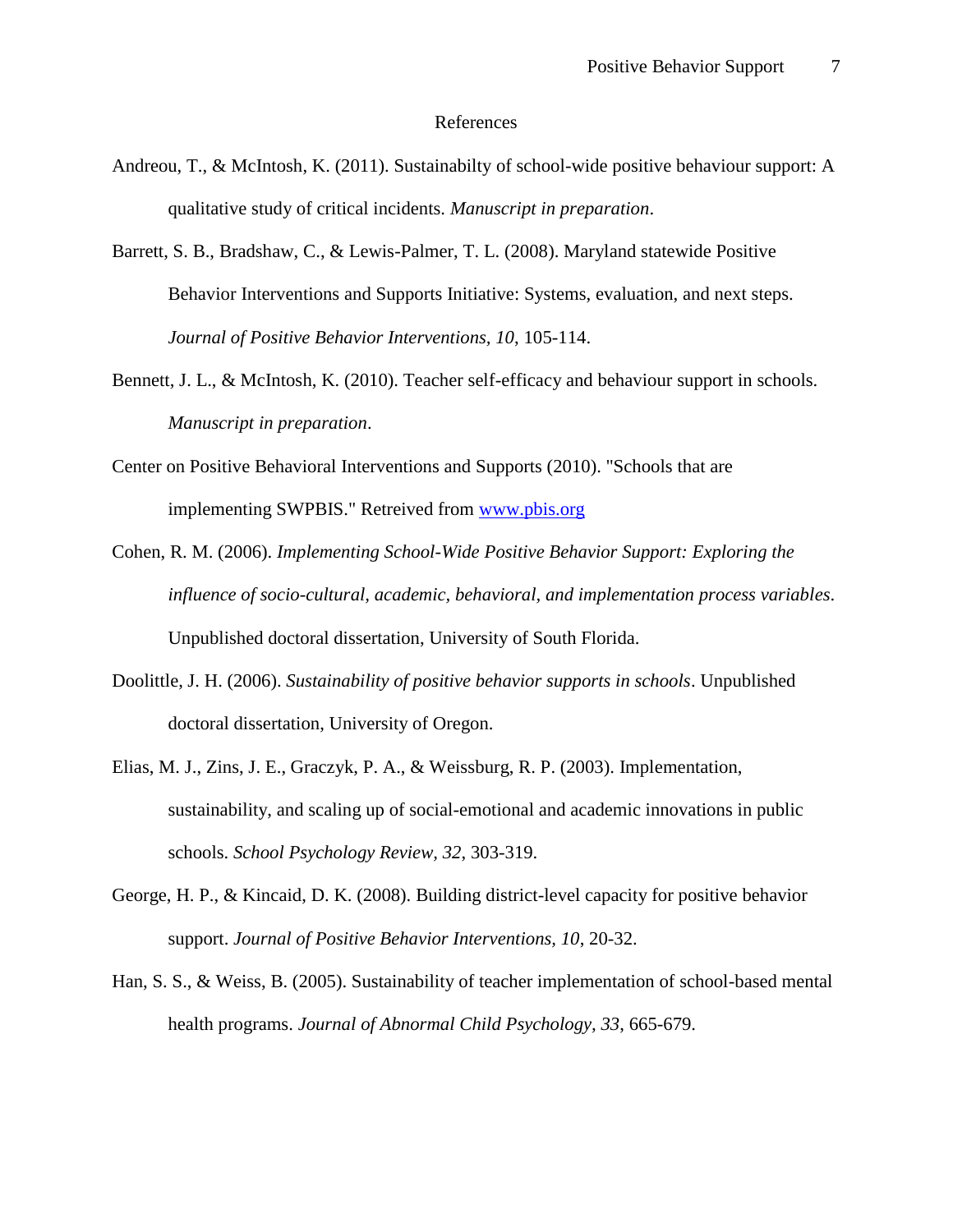- <span id="page-7-2"></span>Kincaid, D., Childs, K., Blase, K. A., & Wallace, F. (2007). Identfiying barriers and facilitators in implementing schoolwide positive behavior support. *Journal of Positive Behavior Interventions, 9*, 174-184.
- <span id="page-7-1"></span>Latham, G. (1988). The birth and death cycles of educational innovations. *Principal, 68*, 41-43.
- <span id="page-7-3"></span>Lohrmann, S., Forman, S., Martin, S., & Palmieri, M. (2008). Understanding school personnel's resistance to adopting schoolwide positive behavior support at a universal level of intervention. *Journal of Positive Behavior Interventions, 10*, 256-269.
- <span id="page-7-5"></span>McIntosh, K., Bennett, J. L., & Price, K. (in press). Evaluation of social and academic effects of School-wide Positive Behaviour Support in a Canadian school district. *Exceptionality Education International*.
- <span id="page-7-0"></span>McIntosh, K., Horner, R. H., & Sugai, G. (2009). Sustainability of systems-level evidence-based practices in schools: Current knowledge and future directions. In W. Sailor, G. Dunlap, G. Sugai & R. H. Horner (Eds.), *Handbook of positive behavior support* (pp. 327-352). New York: Springer.
- <span id="page-7-7"></span>McIntosh, K., MacKay, L. D., Hume, A. E., Doolittle, J., Vincent, C. G., Horner, R. H., et al. (in press). Development and validation of a measure to assess factors related to sustainability of school-wide positive behavior support. *Journal of Positive Behavior Interventions*.
- <span id="page-7-6"></span>McIntosh, K., Mercer, S. H., Hume, A. E., Frank, J. L., & Turri, M. G. (2011). Factors predicting sustained implementation of school-wide positive behavior interventions and supports. *Manuscript in preparation*.
- <span id="page-7-4"></span>McIntosh, K., Predy, L., & Hume, A. E. (2011). Perceptions of contextual features related to implementation and sustainability of school-wide positive behavior support. *Manuscript in preparation*.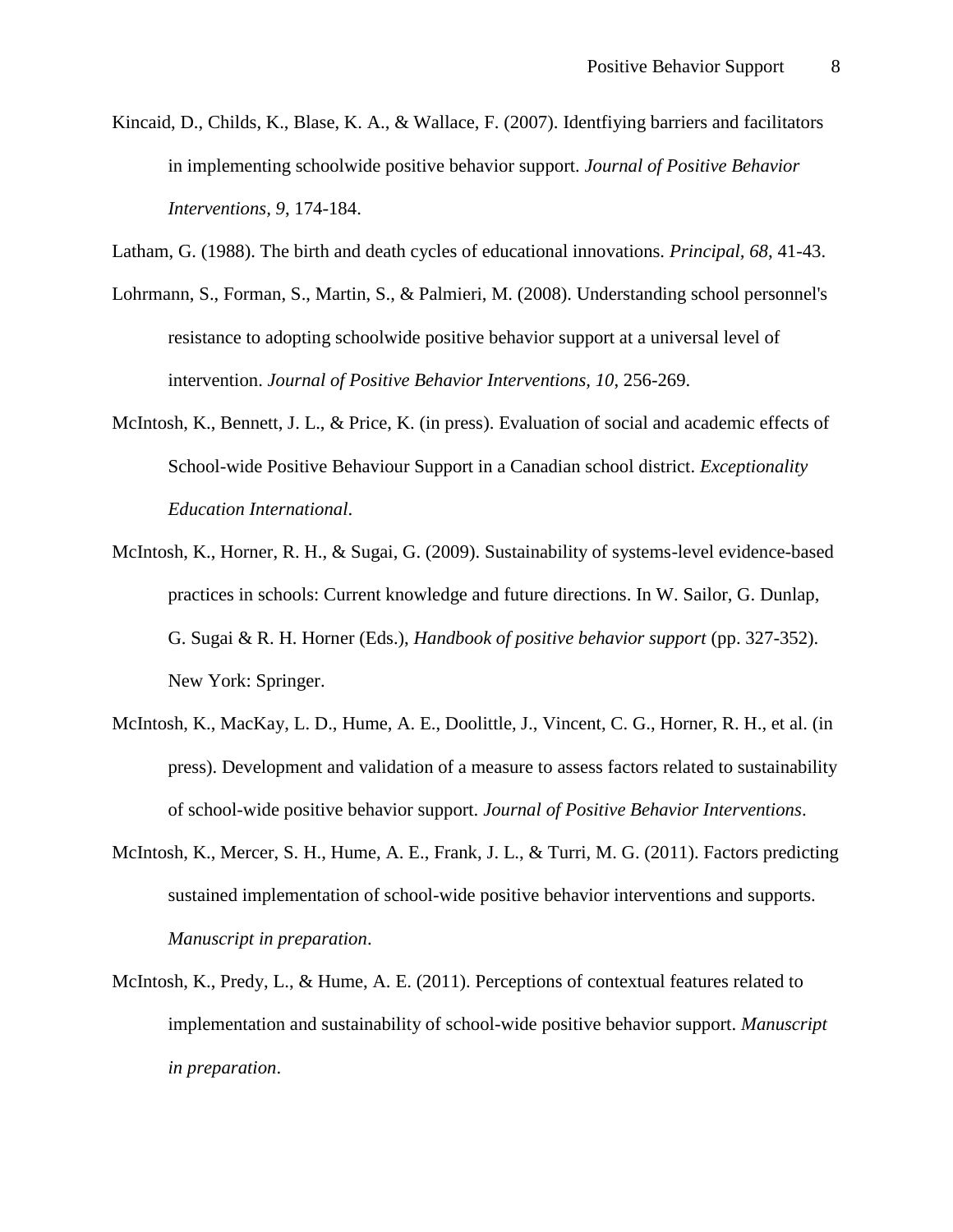- <span id="page-8-0"></span>McLaughlin, M. W., & Mitra, D. (2001). Theory-based change and change-based theory: Going deeper, going broader. *Journal of Educational Change, 2*, 301-323.
- <span id="page-8-1"></span>Santangelo, T. (2009). Collaborative problem solving effectively implemented, but not sustained: A case study for aligning the sun, the moon, and the stars. *Exceptional Children, 75*, 185- 209.
- <span id="page-8-2"></span>Todd, A. W., Horner, R. H., Newton, J. S., Algozzine, R. F., Algozzine, K. M., & Frank, J. L. (in press). Effects of Team Initiated Problem Solving on meeting practices of School-wide Behavior Support teams. *Journal of Applied School Psychology*.